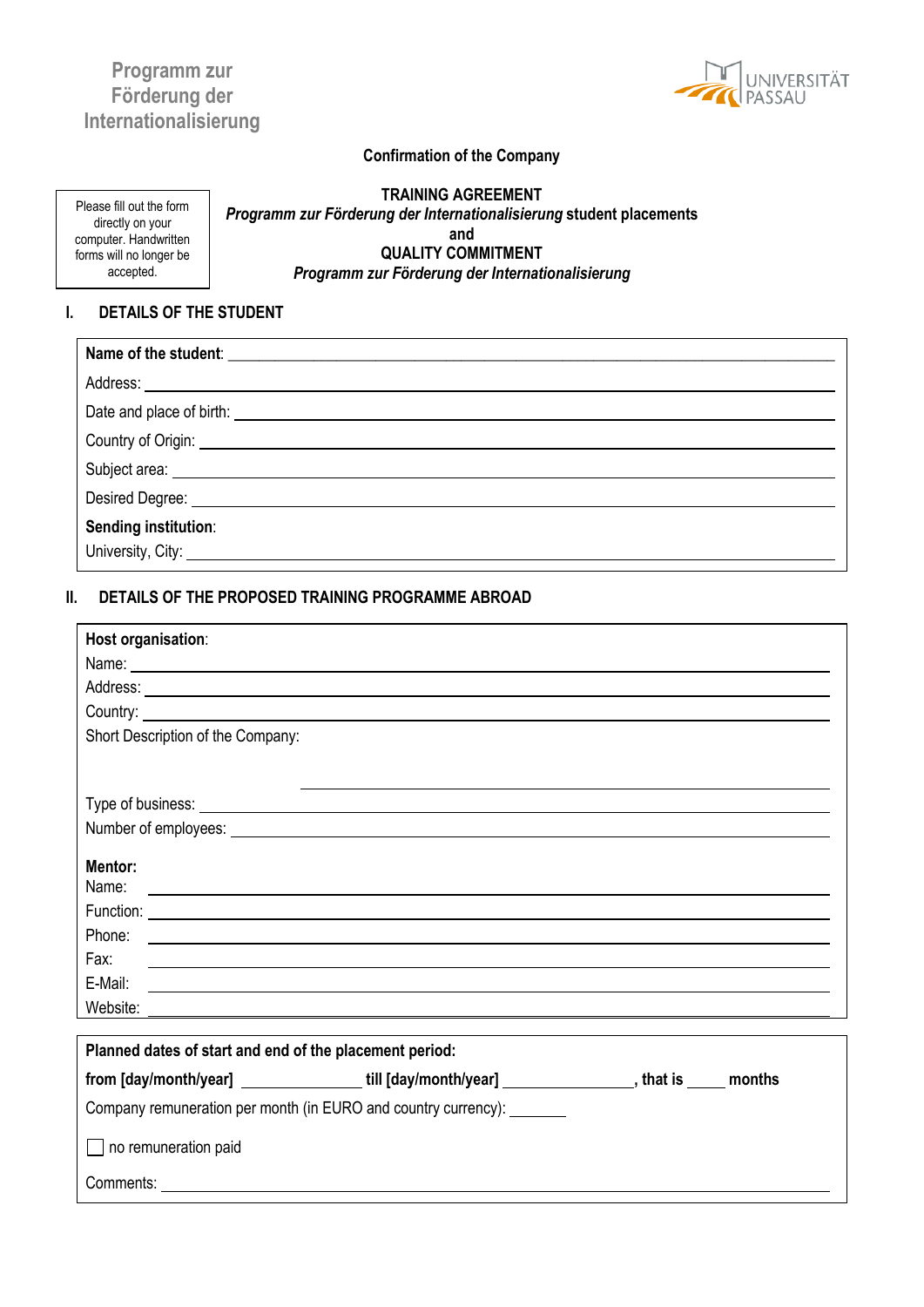Knowledge, skills and competence to be acquired:

Detailed programme of the training period:

Monitoring and evaluation plan: